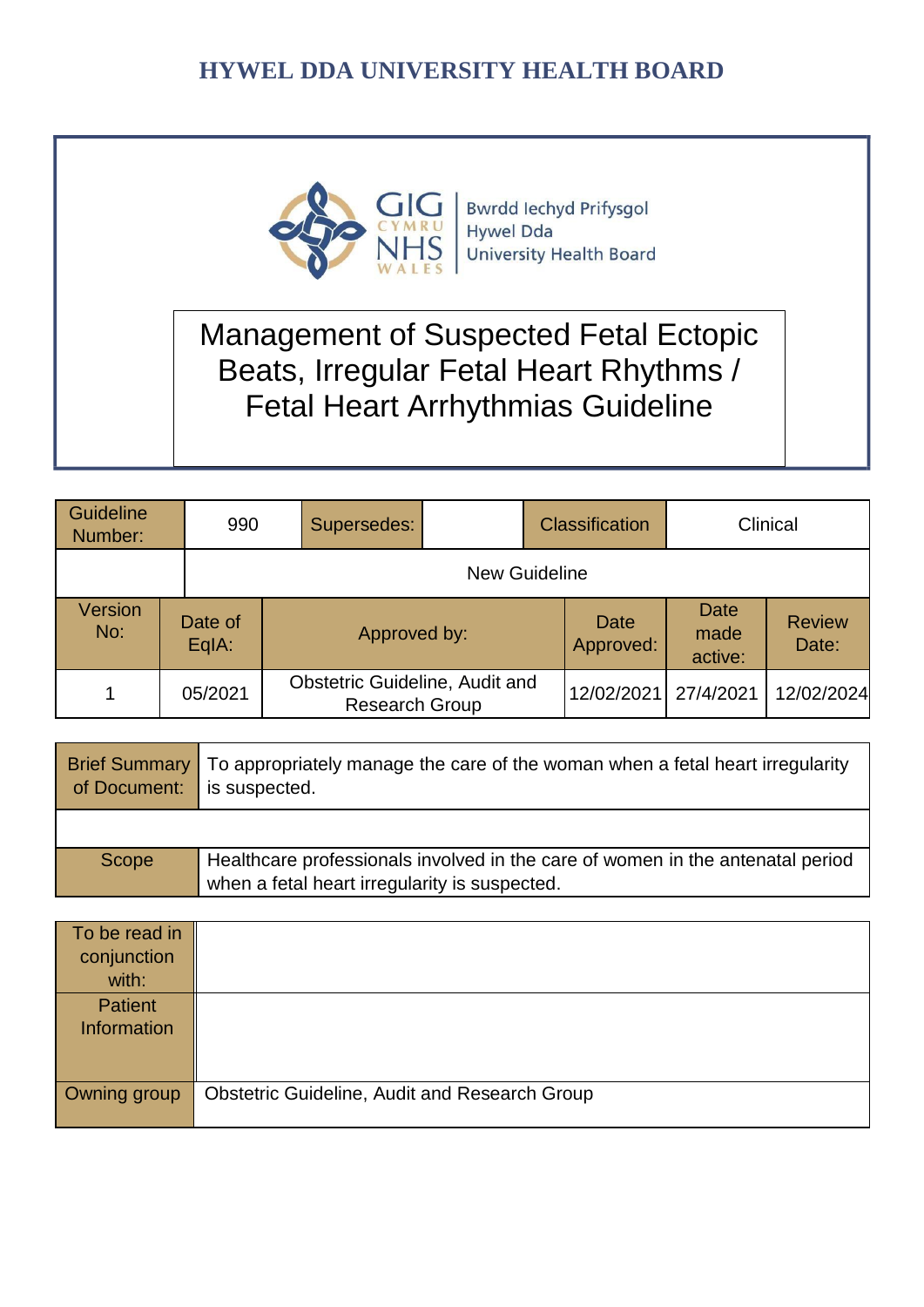| Reviews and updates |                                  |            |  |  |
|---------------------|----------------------------------|------------|--|--|
|                     | Version   Summary of Amendments: | Date       |  |  |
| no:                 |                                  | Approved:  |  |  |
|                     | <b>New Guideline</b>             | 12/02/2021 |  |  |

| Keywords | Arrhythmia, Ectopy, Fetus, Heart block, Tachycardia, Bradycardia, Ectopic beats |
|----------|---------------------------------------------------------------------------------|
|----------|---------------------------------------------------------------------------------|

| <b>Glossary of Terms</b> |                                     |  |  |  |
|--------------------------|-------------------------------------|--|--|--|
| <b>AFI</b>               | Amniotic fluid index                |  |  |  |
| <b>ANC</b>               | <b>Antenatal Clinic</b>             |  |  |  |
| <b>CLC</b>               | Consultant-led care                 |  |  |  |
| <b>CMW</b>               | <b>Community Midwife</b>            |  |  |  |
| <b>DAU</b>               | Day Assessment Unit                 |  |  |  |
| <b>FMU</b>               | <b>Fetal Medicine Unit</b>          |  |  |  |
| <b>GGH</b>               | <b>Glangwili General Hospital</b>   |  |  |  |
| <b>PACs</b>              | Premature atrial contractions       |  |  |  |
| <b>MLC</b>               | Midwife-Led care                    |  |  |  |
| <b>SLE</b>               | <b>Systemic Lupus Erythematosus</b> |  |  |  |
| <b>UHW</b>               | University Hospital of Wales        |  |  |  |
| <b>USS</b>               | <b>Ultrasound Scan</b>              |  |  |  |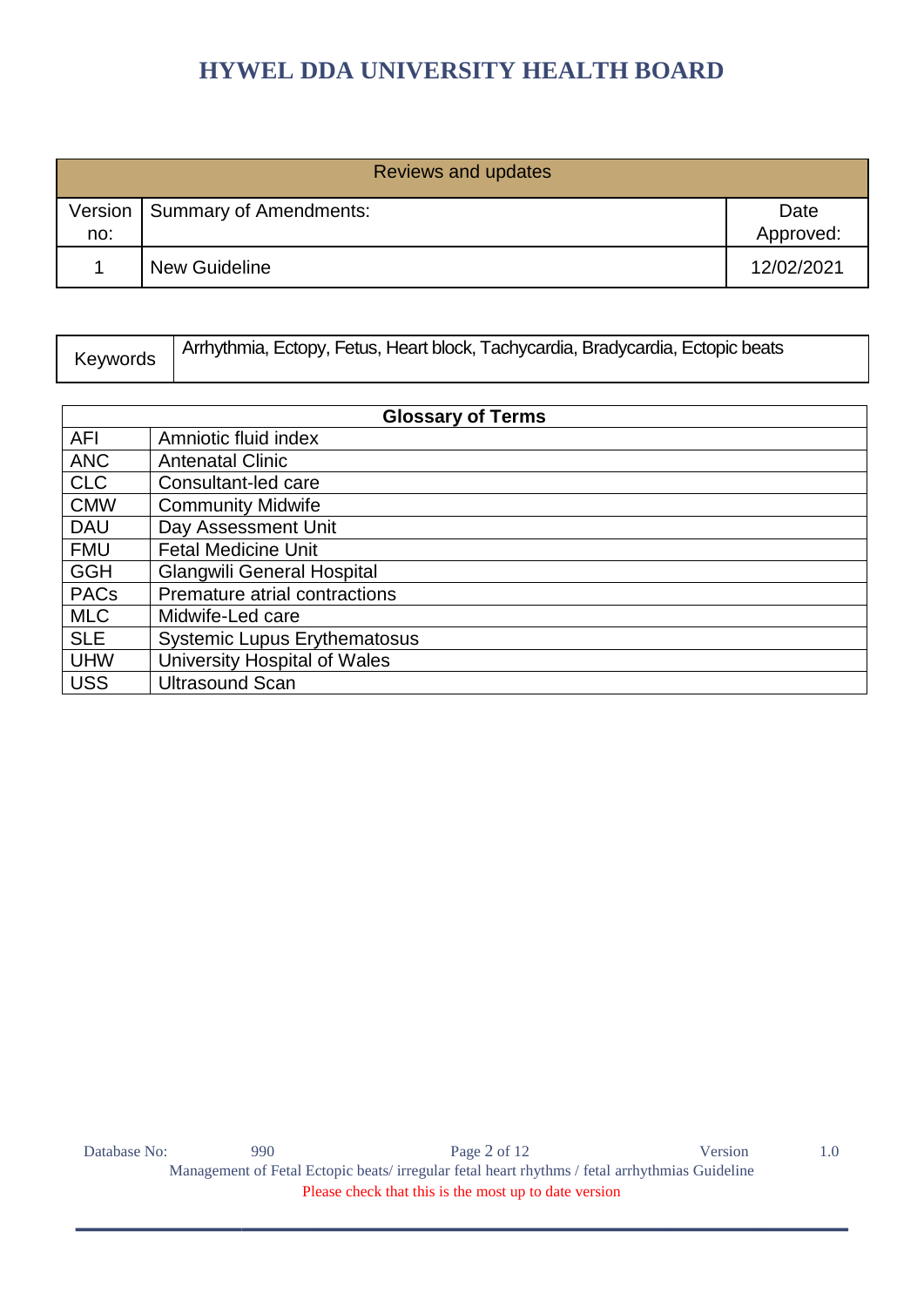### **CONTENTS**

| 9 FLOWSHART OF INITIAL ANTENATAL MANAGEMENT OF SUSPECTED FETAL |  |
|----------------------------------------------------------------|--|
|                                                                |  |
|                                                                |  |
|                                                                |  |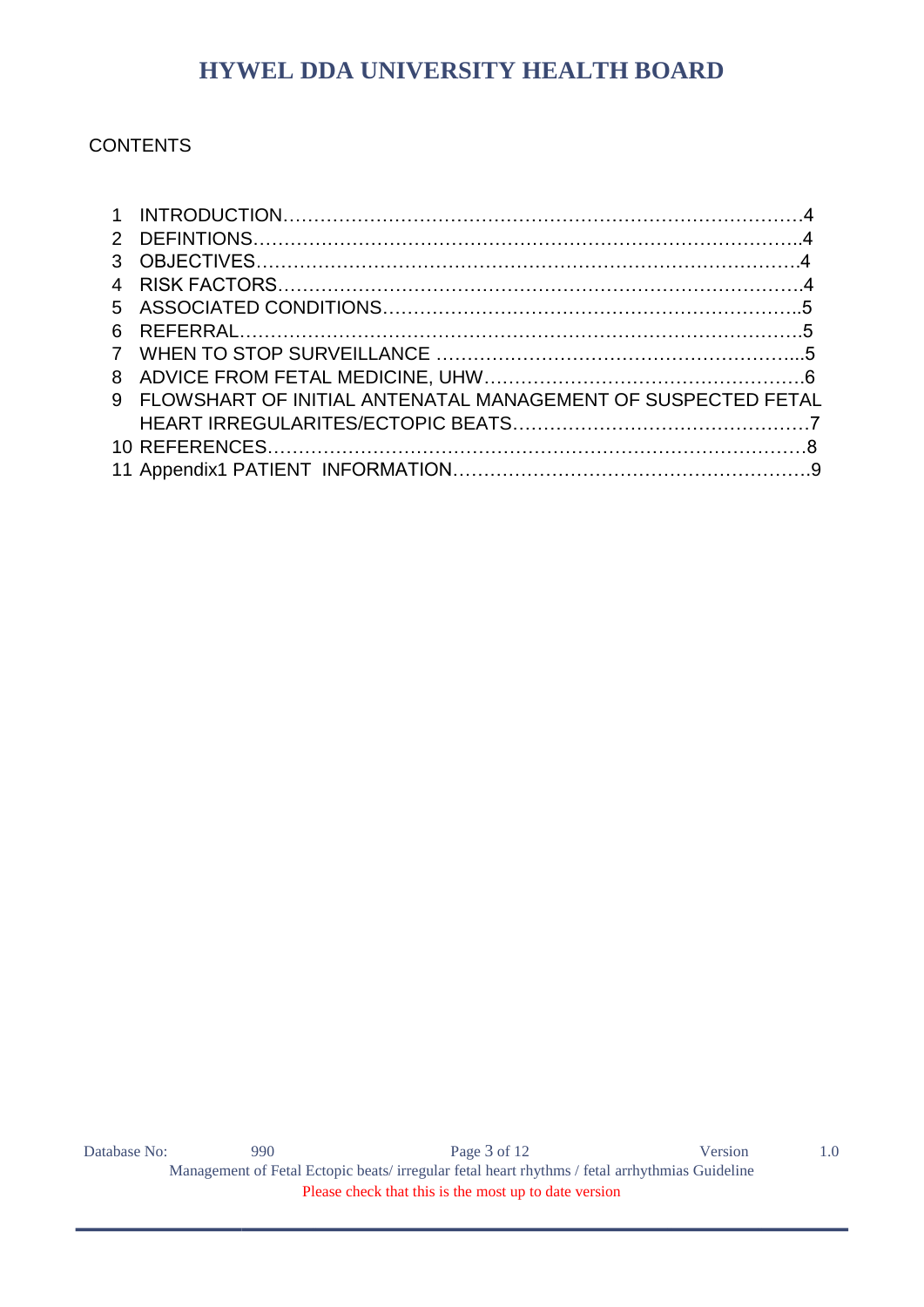### **1. Introduction**

An irregular rhythm is the most common cause of fetal arrhythmia seen in clinical practice. Most are caused by frequent ectopic beats. Ectopic beats are usually atrial in origin, though occasionally they are ventricular in origin. Transient fetal bradycardia and isolated premature atrial contractions (PACs) are the most common cause of ectopic beats and irregular rhythms; they make up 90% of fetal irregularities. Most cases of irregular fetal heart rhythms will not require any treatment and resolve spontaneously. However, ectopic beats can be associated with sustained fetal tachycardia, bradycardia and haemodynamic instability. Delayed diagnosis or ineffective treatment may result in cardiac failure, hydrops, neurological deficit, or death.

### **2. Definition**

Fetal arrhythmias are abnormalities of the fetal heart rate (FHR) and/or rhythm (regular or irregular) with or without missed or late beats.

Fetal tachycardia can be defined as a heart rate of more than 160 beats per minute (bpm) these are broadly classified as sinus tachycardia, SVT, atrial flutter and ventricular tachycardia. Fetal bradycardia is defined as persistent fetal HR of less than 110 bpm.

The gestation of the fetus should be considered in context with the fetal heart rate due to the development of the parasympathetic system as the fetus matures.

### **3. Objectives**

For healthcare professionals to appropriately manage the care of women presenting with fetal heart rate irregularities with appropriate care pathways, consultant reviews, ultrasound investigations and suitable referral to specialist services.

### **4. Risk Factors**

The detection of fetal irregularities are usually found during a routine antenatal appointment. They are most likely to present from 28-32 weeks of gestation but can be detected as early as 18 weeks onwards. Most ectopic beats are benign and can be caused by excessive consumption of caffeinated drinks such as coke, coffee tea etc.; excessive amounts of polyphenol foods such as vanilla or chocolate; active or passive smoking; excessive use of antihistamines, some medications and illicit drug use. Some ectopic beats have a 2–3% risk of developing a sustained fetal tachyarrhythmia's, and bradycardia episodes; some are conducted and some blocked, resulting in an irregular rhythm or a short pause, respectively.

The normal fetal heart rate is between 110bpm and 160 bpm. However, the gestation of the fetus should be considered in context as development of the fetus' parasympathetic nervous system will lower the fetal heart rate as the fetus matures.

As stated earlier, ectopic beats can be associated with fetal tachycardia. There are two types of tachycardia, the most common is fetal sinus tachycardia where the fetal heart ranges from 160 to 180 bpm and can be caused by factors such as fetal hyperthyroidism, hypoxia, chorioamnionitis, hypovolaemia, maternal anxiety, maternal or fetal infection. However, when

| Database No:                                                                                  | 990 | Page 4 of $12$ | Version | $\Omega$ |
|-----------------------------------------------------------------------------------------------|-----|----------------|---------|----------|
| Management of Fetal Ectopic beats/irregular fetal heart rhythms / fetal arrhythmias Guideline |     |                |         |          |
| Please check that this is the most up to date version                                         |     |                |         |          |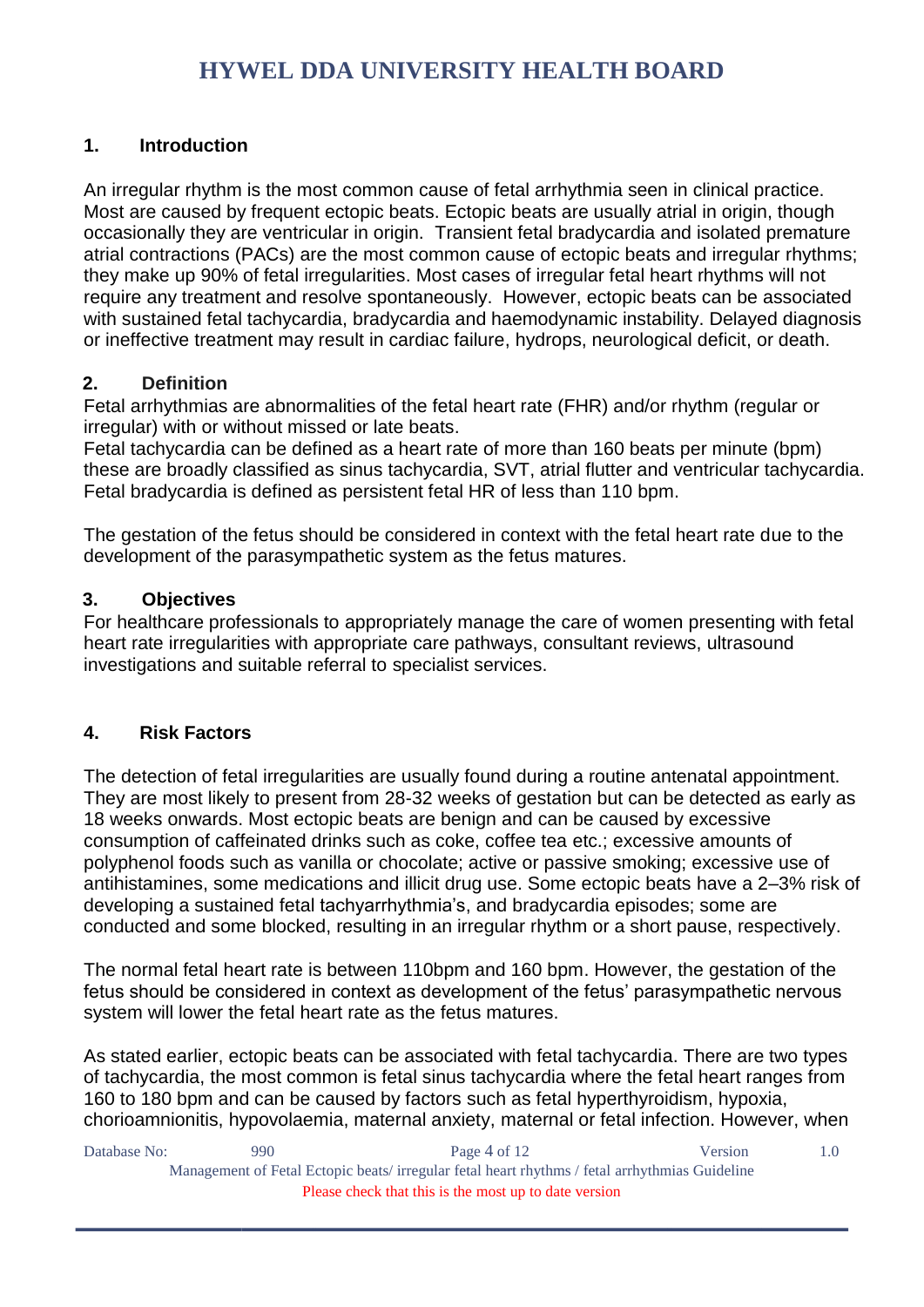the fetal heart rate is above 180 with no (or little) variation then this is suggestive of fetal supraventricular tachycardia which can lead to hydrops fetalis. It is difficult to determine which tachycardia is presenting and can only be diagnosed by ultrasound scans and specialist input.

Short lasting fetal bradycardia may occur in a normal fetus and can be ignored. Sustained fetal bradycardias are not physiological and must initiate a referral for fetal cardiac assessment. A fetal atrial ventricular heart block is rare, occurring in1: 20,000 pregnancies however, women with connective tissue disorders such as systemic lupus erythematosus or Siõgren's disease are at particular risk of having a fetus with an atrioventricular block, they make up 60-90% all cases. The rest is caused by cardiac problems or the presence of hydrops.

### **5. Associated Conditions**

Connective tissue disorders such as systemic lupus erythematosus (SLE), or Sjõgren's' Disease. The risk increases 4 fold with consecutive pregnancies. Women presenting with connective tissue disorders should be under consultant-led care with serial growth, Doppler and AFI scans.

### **6. Referral**

- Not all women with a fetus with an ectopic fetal heartbeat need referral to the fetal medicine consultant.
- A referral to fetal medicine is only necessary if there is a concern with the fetal heartrate such as sustained tachycardia or bradycardia, or fetal heartrate irregularity. If an ectopic fetal heartbeat is present, weekly scans will need arranging. This is to check for hydrops and check the presence of the ectopic beat and rate.
- If a woman is under midwife led care referral to consultant led care within their geographical boundary is needed next available date.
- ANC appointments are required at least fortnightly, as the interim scans can be arranged and reviewed by the Day Assessment Unit and a follow up appointment is in place within the next week.

### **7. When to stop surveillance:**

Surveillance of an ectopic or irregular fetal heartbeat can stop once there is one ultrasound scan where the ectopic fetal heartbeat is no longer found. The community midwife should auscultate the week after and if no longer heard return to normal surveillance of the pregnancy. If the ectopic fetal heartbeat or irregularity is heard again then refer back to the flow chart.

### **8. ADVICE FROM FETAL MEDICINE, UHW.**

- "On the basis of ectopic beats or irregular heart rate we would not recommend a routine cardiac referral, but an obstetric heart rate check twice weekly, once by the community midwife and once by antenatal ultrasound monitoring on a weekly basis".
- Simple reassurance and advice should be given to women.
- Abstain from smoking.
- Avoid Consuming excess amount of calcium containing foods (milk products).

Database No: 990 90 Page 5 of 12 Version 1.0 Management of Fetal Ectopic beats/ irregular fetal heart rhythms / fetal arrhythmias Guideline Please check that this is the most up to date version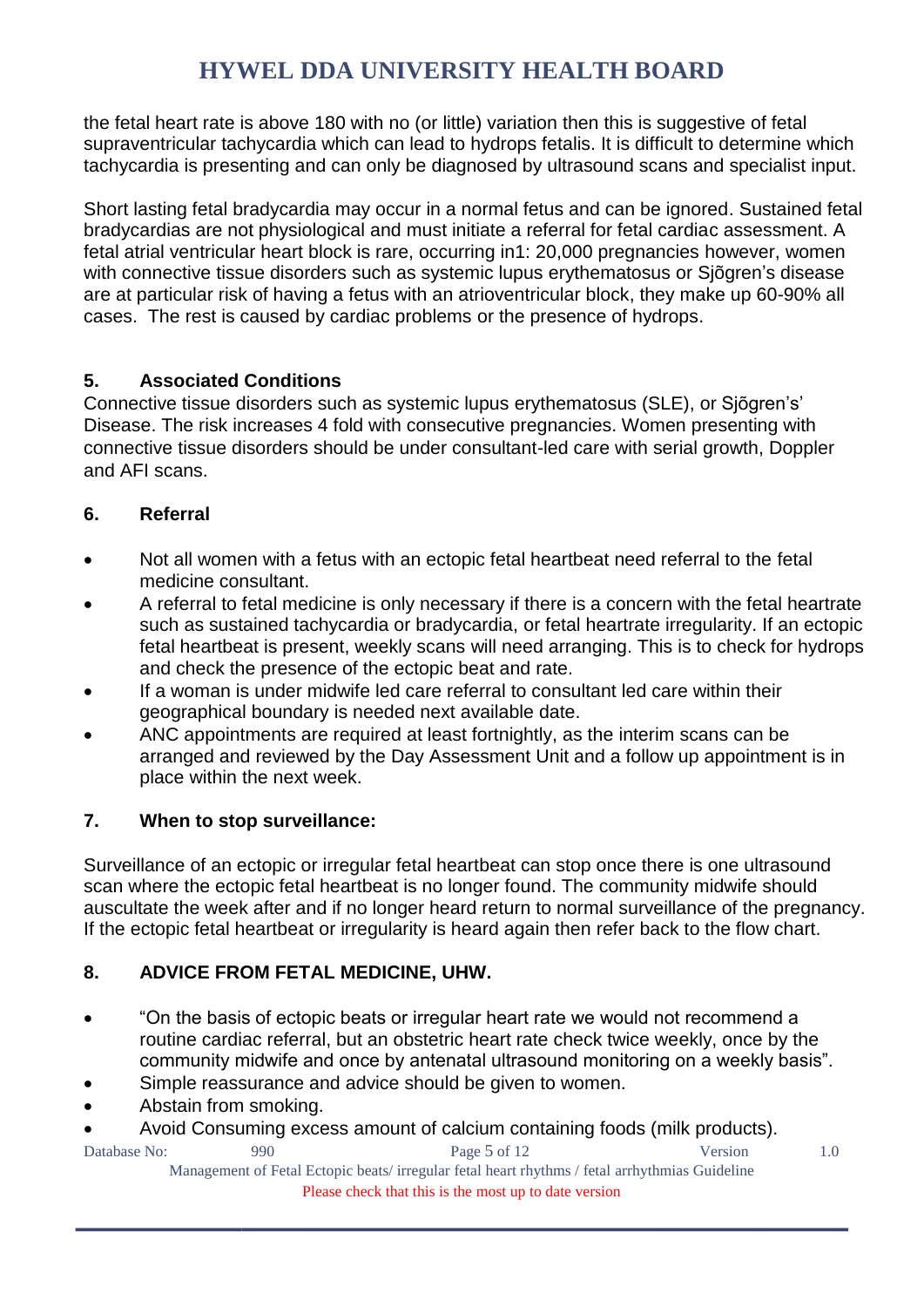- Avoid Stimulant beverages (Excess caffeine, tea, coffee, hot chocolate, coke, energy drinks) and food (excess vanilla, chocolate etc.).
- Avoiding stimulant medications (Ephedrine, Salbutamol, nasal sprays, Otrivine etc.)
- Reduction of maternal stress would suffice in resolving these benign ectopic beats in the majority of cases
- Women should be advised to monitor fetal movements, if concerned inform woman to contact hospital immediately if fetal movement is significantly reduced or altered pattern.
- We would advise that patients with irregular heart rate in their fetus should be simply reassured and weekly obstetric ultrasound be performed, just to make sure that there is no emerging sustained bradycardia (less the 110 bpm) or tachycardia (more than 180 bpm) or development of fetal hydrops.
- In such cases where there is genuine obstetric concern about the wellbeing of the fetus or the mother and, in the case of sustained arrhythmia, we would strongly recommend that the individual consultant should ring the on-call paediatric cardiologist to discuss the best type of action, investigation and recommendation.

See in conjunction with:

Uzun, Orhan & Goynumer, Gokhan & Sen, Cihat & Beattie, Robert. (2015). Systematic Appraisal of Diagnosis and Management of Arrhythmias in the Fetus.

https://www.researchgate.net/publication/285384080 Systematic Appraisal of Diagnosis and Management of Arrhythmias in the Fetus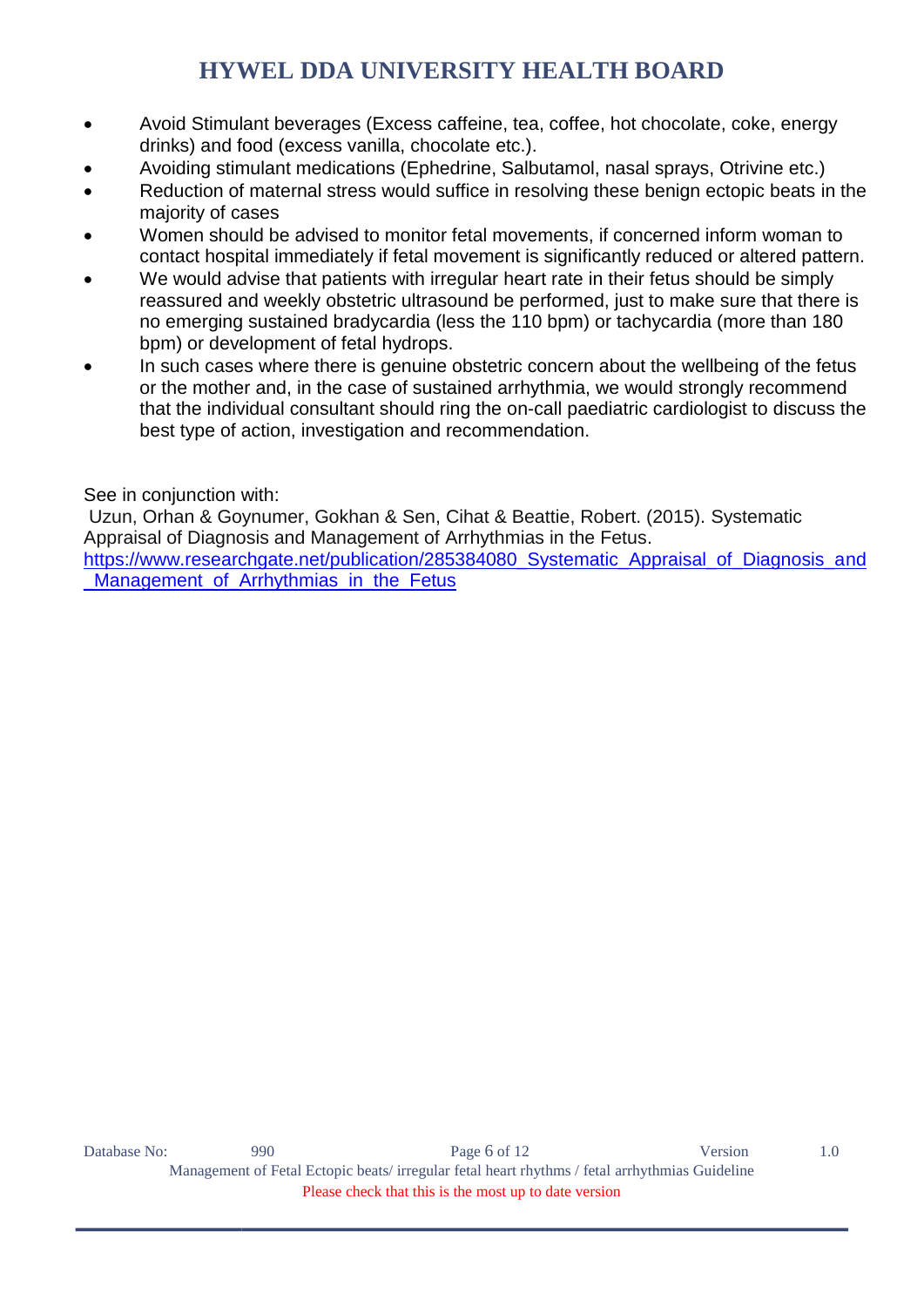#### **9. Flowchart for Initial antenatal management of suspected fetal heart irregularities/ectopic beats**



Please check that this is the most up to date version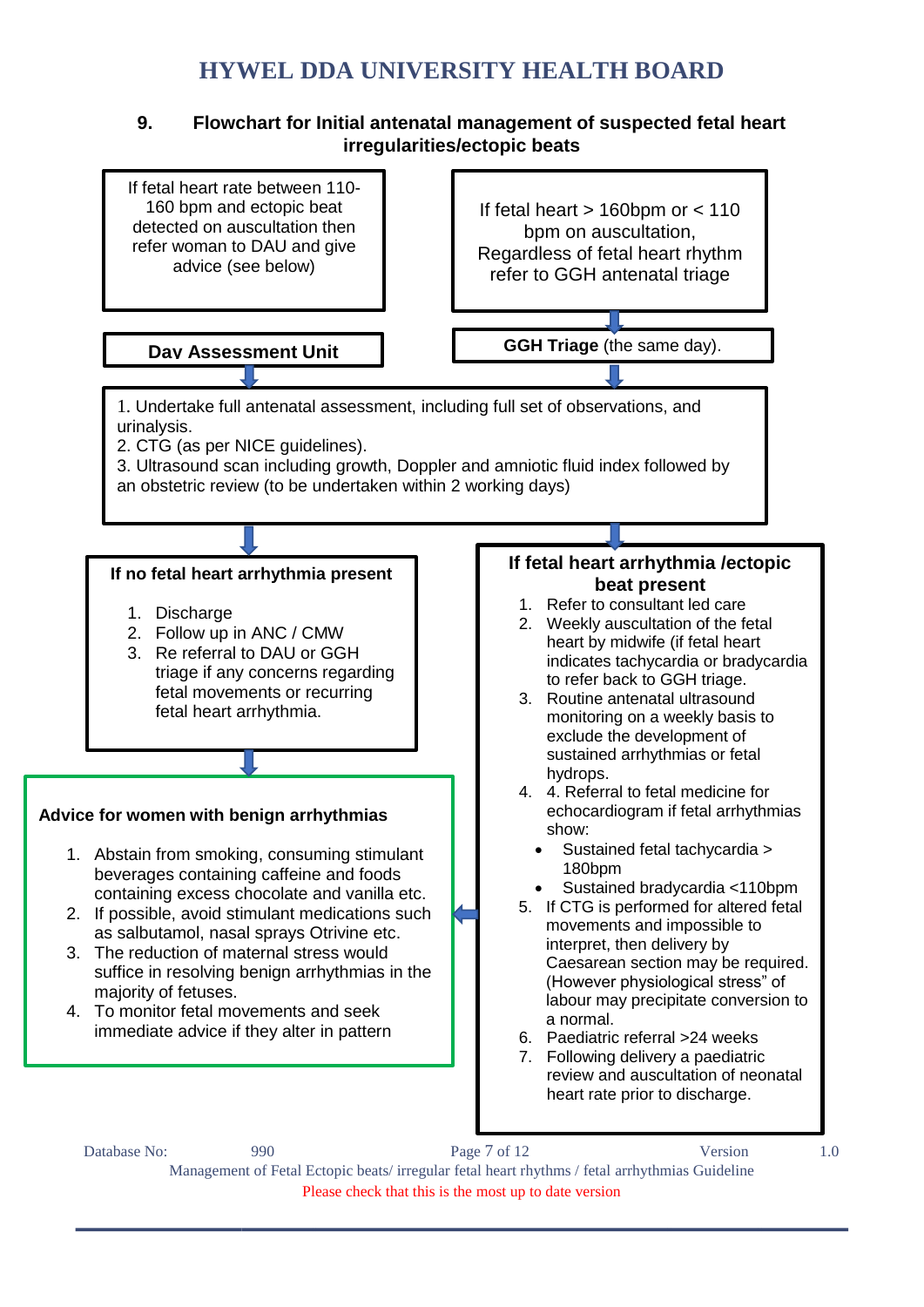#### **10. References**

Bowden,J. (2019) Management of Fetal ectopic or irregular fetal heartbeat. Swansea Bay University Health Board. Available at

Carvalho, J. (2019) Fetal dysrhythmias. *[Best Practice & Research Clinical Obstetrics &](https://www.sciencedirect.com/science/journal/15216934)  [Gynaecology.](https://www.sciencedirect.com/science/journal/15216934)* [Volume 58](file:///C:/Users/users/Desktop/Volume%2058)**,** July 2019, Pages 28-41 <https://doi.org/10.1016/j.bpobgyn.2019.01.002> Available at: <https://www.sciencedirect.com/science/article/abs/pii/S1521693418302621?via%3Dihub#!>

Srinivasan, S., Strasburger,J. (2008) Overview of fetal arrhythmias. *Curr Opin Pediatr*. Author manuscript; available in PMC 2012 April 16. Available at <https://www.ncbi.nlm.nih.gov/pmc/articles/PMC3326657/>

Strasburger JF. (2005). Prenatal diagnosis of fetal arrhythmias. *Clin Perinatol*. 2005; 32:891– 912. viii. PMID: 16325668 DOI: [10.1016/j.clp.2005.09.011](https://doi.org/10.1016/j.clp.2005.09.011) .Available at <https://pubmed.ncbi.nlm.nih.gov/16325668/>

Uzun, O., & Goynumer,G.,& Cihat, S. & Beattie, R. (2015). Systematic Appraisal of Diagnosis and Management of Arrhythmias in the Fetus. *Donald School Journal of Ultrasound in Obstetrics and Gynecology.* 9. 314-326. 10.5005/jp-journals-10009-1418. Available at

**[https://www.researchgate.net/publication/285384080\\_Systematic\\_Appraisal\\_of\\_Diag](https://www.researchgate.net/publication/285384080_Systematic_Appraisal_of_Diagnosis_and_Management_of_Arrhythmias_in_the_Fetus) [nosis\\_and\\_Management\\_of\\_Arrhythmias\\_in\\_the\\_Fetus](https://www.researchgate.net/publication/285384080_Systematic_Appraisal_of_Diagnosis_and_Management_of_Arrhythmias_in_the_Fetus)**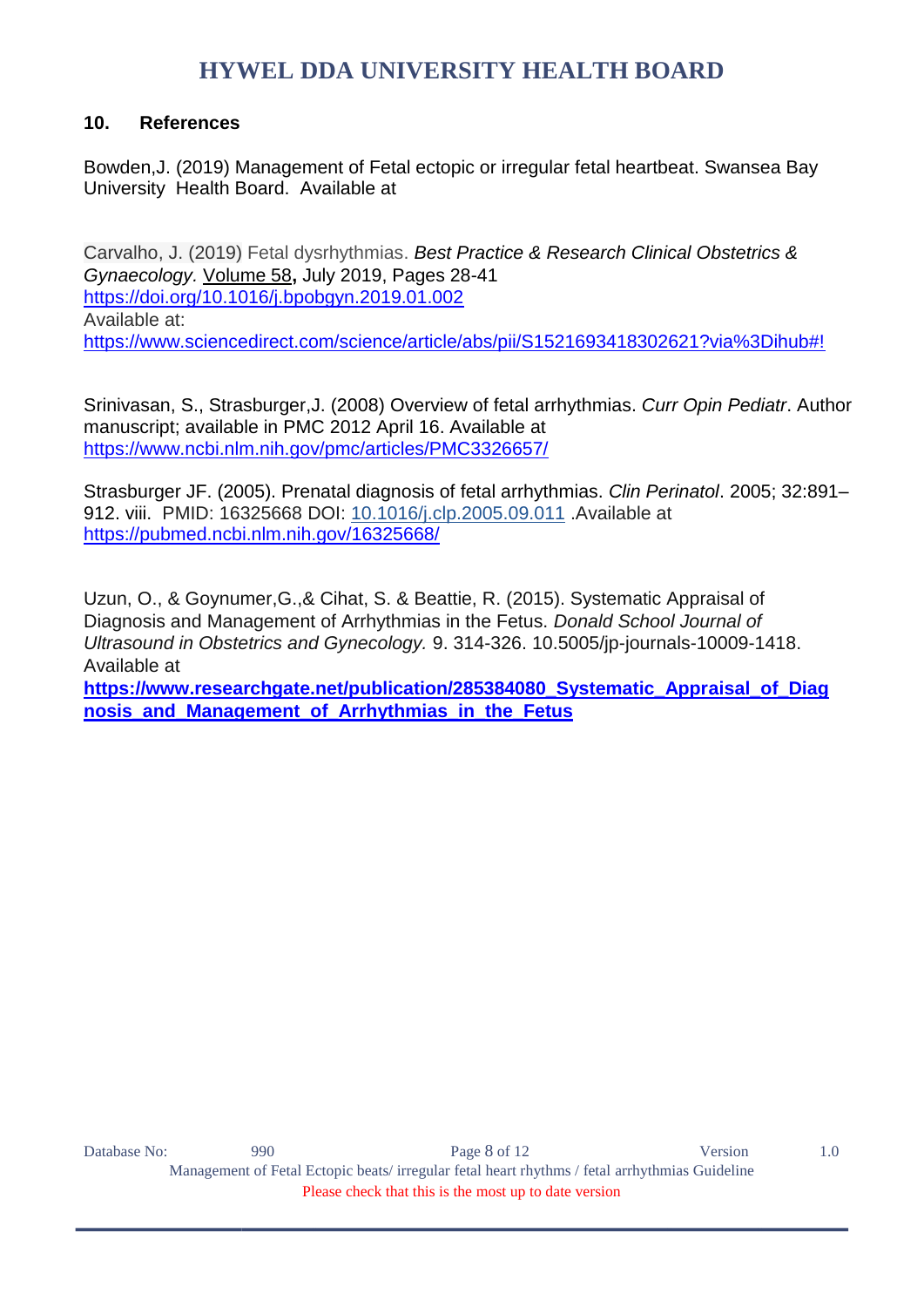# **11. Appendix 1 - Patient Information Leaflet**

# **Ectopic or Irregular fetal Heartbeat**

We have scanned your baby's heart and found that there is no abnormality of the structure or function of the heart.

### **What is an irregular fetal heartbeat?**

Occasionally when your midwife listens to your baby's heartbeat she may hear an irregular beat or rhythm. This is commonly caused by extra beats. These beats are called ectopic beats, which are of no significance to your baby and are caused by the hearts immaturity.

#### **Why do they occur?**

A small area of baby's heart sends out electrical impulses, which regulate a normal heart rate. These impulses spread throughout the heart muscle and cause it to contract in a regular rhythm. However, sometimes another area of the heart sends out an extra electrical impulse, which will cause an extra heartbeat. The heart then rests while the heart muscle gets back to a normal rhythm. This can make your baby's heart sound irregular. An irregular heartbeat is not associated with any abnormalities in the way a baby's heart is formed. We would expect it to settle as pregnancy progresses, but it occasionally persists until birth.

#### **What will happen during my pregnancy?**

Your midwife will listen to your baby's heart rate when you attend for your antenatal appointments. You will also be scanned weekly whilst the ectopic beat or irregularity is noted. It is very rare but occasionally your baby's heartbeat may develop a continuous fast rhythm. This is called tachycardia\*.

**Cutting down on your intake of tea, coffee and Cola/energy drinks is advisable. The caffeine content in these drinks can stimulate the electrical activity of the baby's heart. You can also reduce your intake of chocolate and vanilla. Some medications can contribute to the heartbeat such as salbutamol for asthma. We also advise you avoid undue stress and smoking.** 



Database No: 990 90 Page 9 of 12 Version 1.0 Management of Fetal Ectopic beats/ irregular fetal heart rhythms / fetal arrhythmias Guideline Please check that this is the most up to date version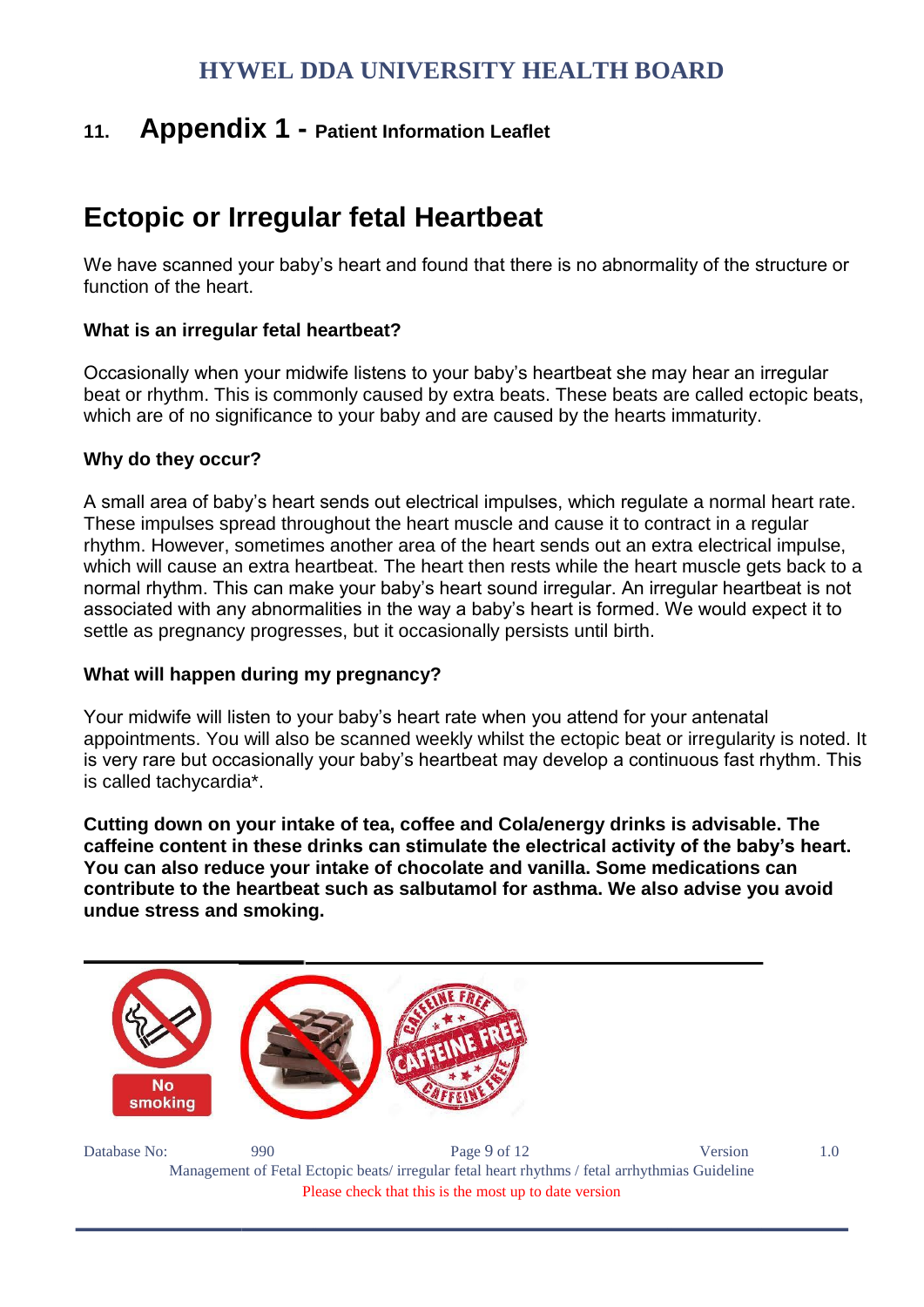#### **What will happen when baby is born?**

This is usually a condition that has no significance for baby in future life. The paediatrician will listen to your baby's heartbeat before you are discharged from hospital and perform further tests if necessary. \*If your baby's heartbeat remains at a fast rhythm for a long period of time it could rarely damage baby's heart or other organs. Your obstetrician may recommend a referral to a fetal medicine specialist if this occurs.

#### **What else do I need to do?**

You will be advised to keep an eye on the pattern of your baby's movements and if you are concerned to contact the hospital. Also, please refer to our fetal movement leaflet.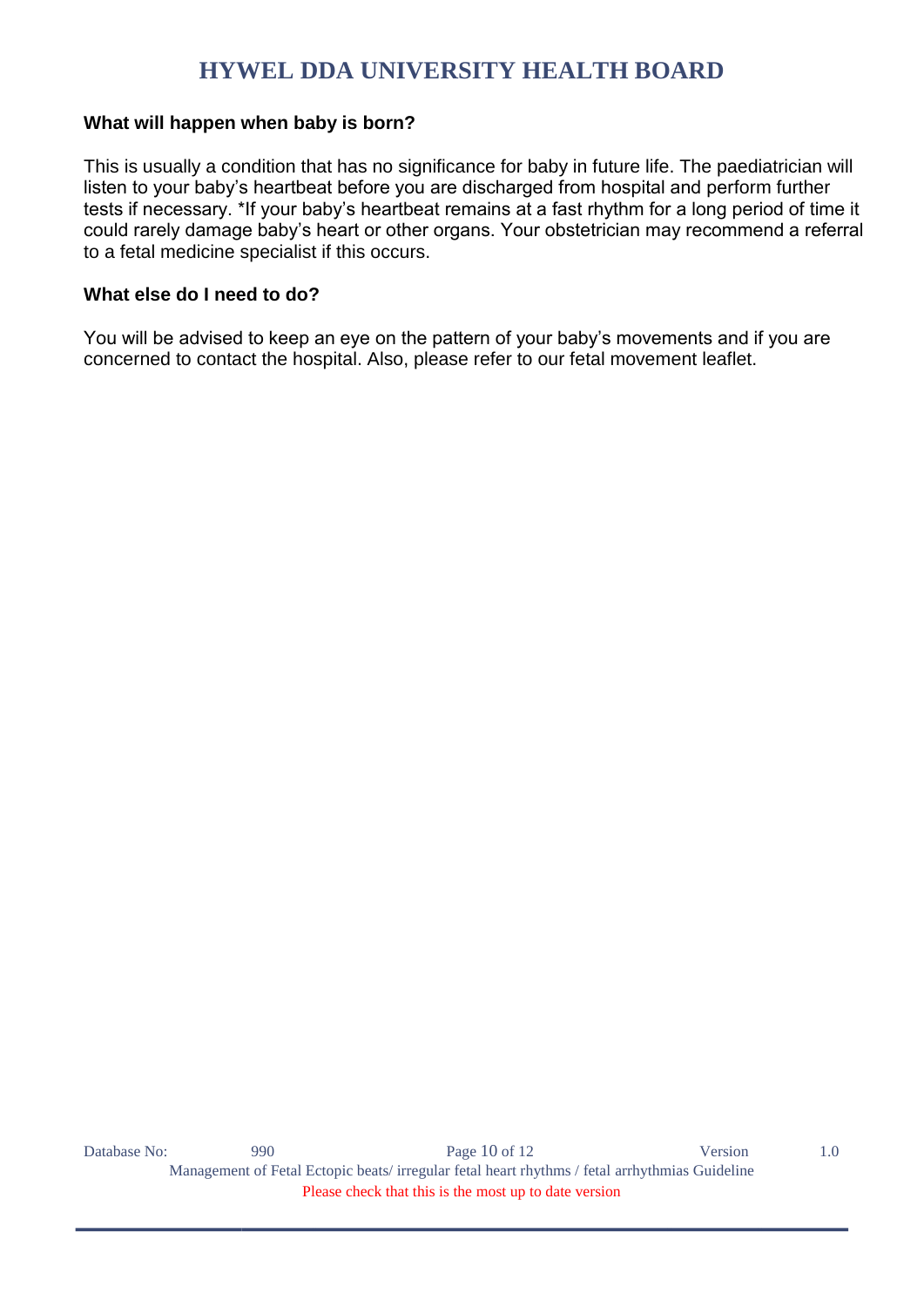### **Atodiad 1 – Llyfryn Gwybodaeth Cleifion**

# **Curiad calon ectopig neu afreolaidd y ffetws**

Rydym wedi sganio calon eich babi a chanfod nad oes annormaledd yn strwythur na swyddogaeth y galon.

#### **Beth yw curiad calon afreolaidd y ffetws?**

Weithiau pan fydd eich bydwraig yn gwrando ar guriad calon eich babi efallai y bydd yn clywed curiad neu rythm afreolaidd. Mae hyn yn cael ei achosi gan guriadau ychwanegol gan amlaf. Gelwir y curiadau hyn yn guriadau ectopig, nad ydynt o unrhyw arwyddocâd i'ch babi ac a achosir gan anaeddfedrwydd y galon.

#### **Pam mae nhw'n digwydd?**

Mae rhan fach o galon babi yn anfon ysgogiadau trydanol, sy'n rheoleiddio cyfradd curiad y galon arferol. Mae'r ysgogiadau hyn yn ymledu trwy gyhyr y galon ac yn achosi iddo gontractio mewn rhythm rheolaidd. Fodd bynnag, weithiau mae rhan arall o'r galon yn anfon ysgogiad trydanol ychwanegol, a fydd yn achosi curiad calon ychwanegol. Yna mae'r galon yn gorffwys tra bod cyhyr y galon yn mynd yn ôl i rythm arferol. Gall hyn wneud i galon eich babi swnio'n afreolaidd. Nid yw curiad calon afreolaidd yn gysylltiedig ag unrhyw annormaleddau yn y ffordd y mae calon babi yn cael ei ffurfio. Byddem yn disgwyl iddo setlo wrth i feichiogrwydd fynd yn ei flaen, ond weithiau bydd yn parhau tan enedigaeth.

#### **Beth fydd yn digwydd yn ystod fy meichiogrwydd?**

Bydd eich bydwraig yn gwrando ar gyfradd curiad calon eich babi pan fyddwch chi'n mynychu ar gyfer eich apwyntiadau cynenedigol. Byddwch hefyd yn cael eich sganio'n wythnosol tra nodir y curiad neu'r afreoleidd-dra ectopig. Mae'n anghyffredin iawn ond weithiau gall curiad calon eich babi ddatblygu rhythm cyflym parhaus. Gelwir hyn yn tachycardia \*.

**Fe'ch cynghorir i leihau faint rydych chi'n ei yfed o de, coffi a Cola / diodydd egni. Gall y cynnwys caffîn yn y diodydd hyn ysgogi gweithgaredd trydanol yng nghalon y babi. Gallwch hefyd leihau eich cymeriant o siocled a fanila. Gall rhai meddyginiaethau gyfrannu at guriad y galon fel salbutamol ar gyfer asthma. Rydym hefyd yn eich cynghori i osgoi straen gormodol ac ysmygu.**